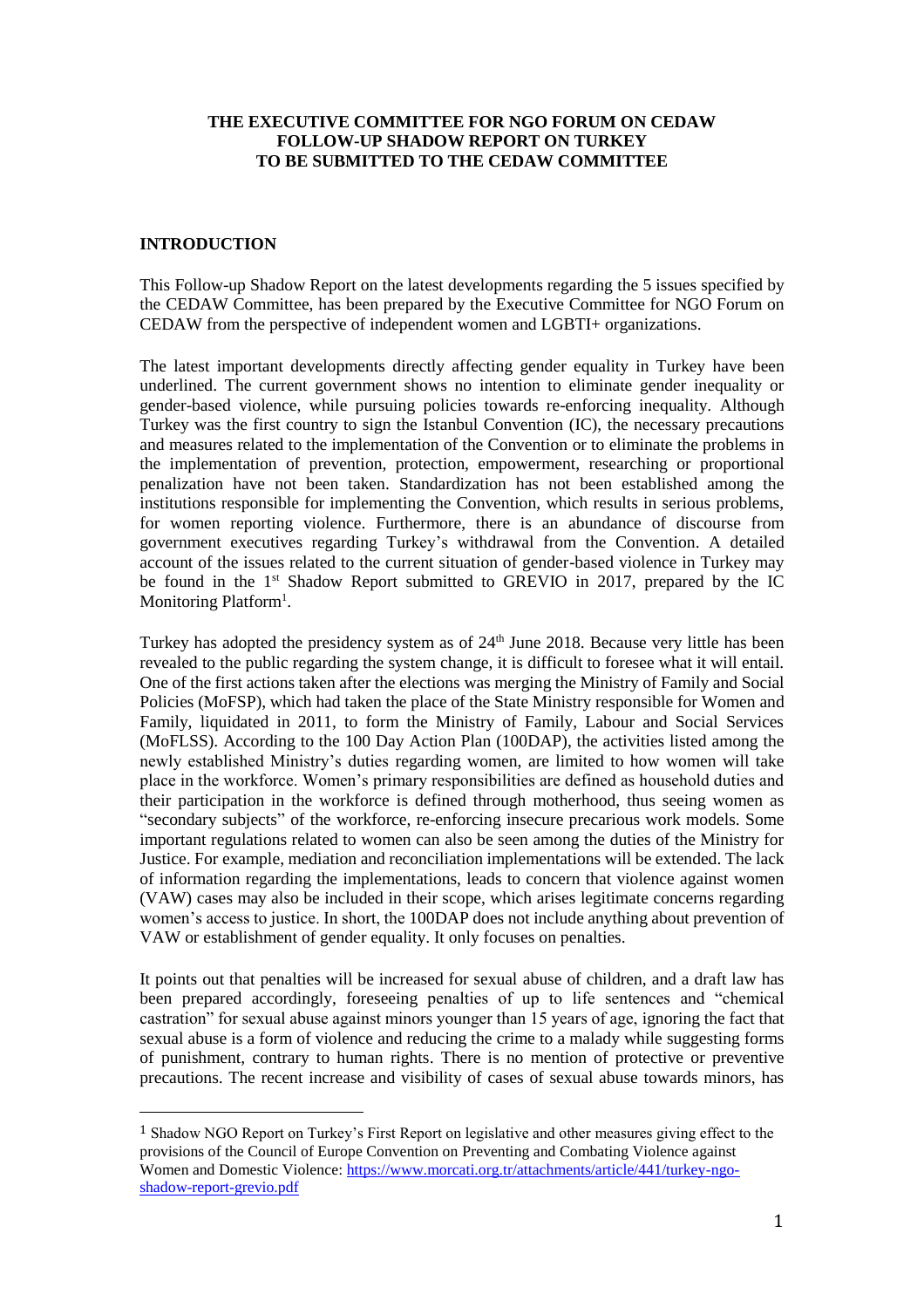resulted in public indignation, with provocations from the government, has led to an increasing articulation of restoring the death penalty among the public, arising a deep concern regarding the destination of human rights in Turkey.

The fact MPs from the AKP introduced a last moment resolution to the Turkish Grand National Assembly on  $17<sup>th</sup>$  November 2016, suggesting that in sexual abuse against minors cases occurring before 16<sup>th</sup> November 2016, if the survivor of the crime marries the perpetrator, the penalty first be suspended, then after the expiration of the statute of limitations, the perpetrator be pardoned, is a good example. Thanks to the reactions from various communities, primarily, gender and rights-based organizations, the government withdrew the resolution, however, it is still on the agenda. The gender and rights-based organizations fear that some form of pardon is being discussed in the Parliament committees. Furthermore, the government has adopted methods of penalization, including impunity and disproportional penalties, defying human rights, showing no interest in adopting a holistic, decisive and coherent approach towards VAW.

The threats upon gender-based violence and women's rights in Turkey have reached perturbative dimensions. Media organizations and GONGOs affiliated to the government are frequently articulating and increasing the visibility of their demands to restrict and even nullify Law No: 6284 on the Protection of the Family and the Prevention of Violence against Women, which was brought out with respect to the IC, because it is allegedly victimizing men. In response, 170 women's and LGBTI+ organizations published a notice titled, "We will not give up our rights or our struggle"<sup>2</sup> on 1<sup>st</sup> August 2018. The oppression inflicted upon gender and rights-based organizations poses a great obstacle towards the elimination of gender-based discrimination and establishment of gender equality, causing great concern for women's organizations, faced with losing the rights they have struggled to establish over the years.

**15 (c)** 

 $\overline{\phantom{a}}$ 

- 1. The non-refoulment principle is not applied to Syrians or any other refugees or asylum seekers. Although non-Syrian refugees, asylum seekers and undocumented people are subjected to refoulment, this does not mean that Syrians are not under any circumstances subjected to refoulment.
- 2. Syrians' statue is defined outside of international protection, therefore, the requirements of international law are not practiced.
- 3. Arbitrary administrative detention and refoulment are very common practices especially for the LGBTI+. LGBTI+ refugees from countries like Iran and Azerbaijan, at risk of being tortured or even murdered if returned to their countries, have been refouled. Besides being subjected to administrative detention in refoulment centres, LGBTI+, with clear identification, are being unlawfully detained and subjected to maltreatment.
- 4. Furthermore, neither law enforcement forces nor public officials responsible for implementing protection mechanisms are aware of the principles of the IC, forbidding the refoulment of survivors of sexual or gender-based violence.
- 5. While the number of refoulment centres continues to increase, they have no regard for special needs cases like pregnancy, hormone treatment or HIV, physical conditions are uphauling and the 30-day administrative detention period is often violated.
- 6. Decisions for administrative detention are arbitrary and the detained are provided with no legal support mechanisms, posing a serious problem. This causes refugees to avoid applying to law enforcement forces for any reason, including under necessary conditions, and refrain from accessing justice under any circumstances. Undocumented migrants, who have no legal status, are totally unprotected. Undocumented people are

<sup>2</sup> <https://www.morcati.org.tr/tr/465-haklarimizdan-da-mucadelemizden-de-vazgecmeyecegiz>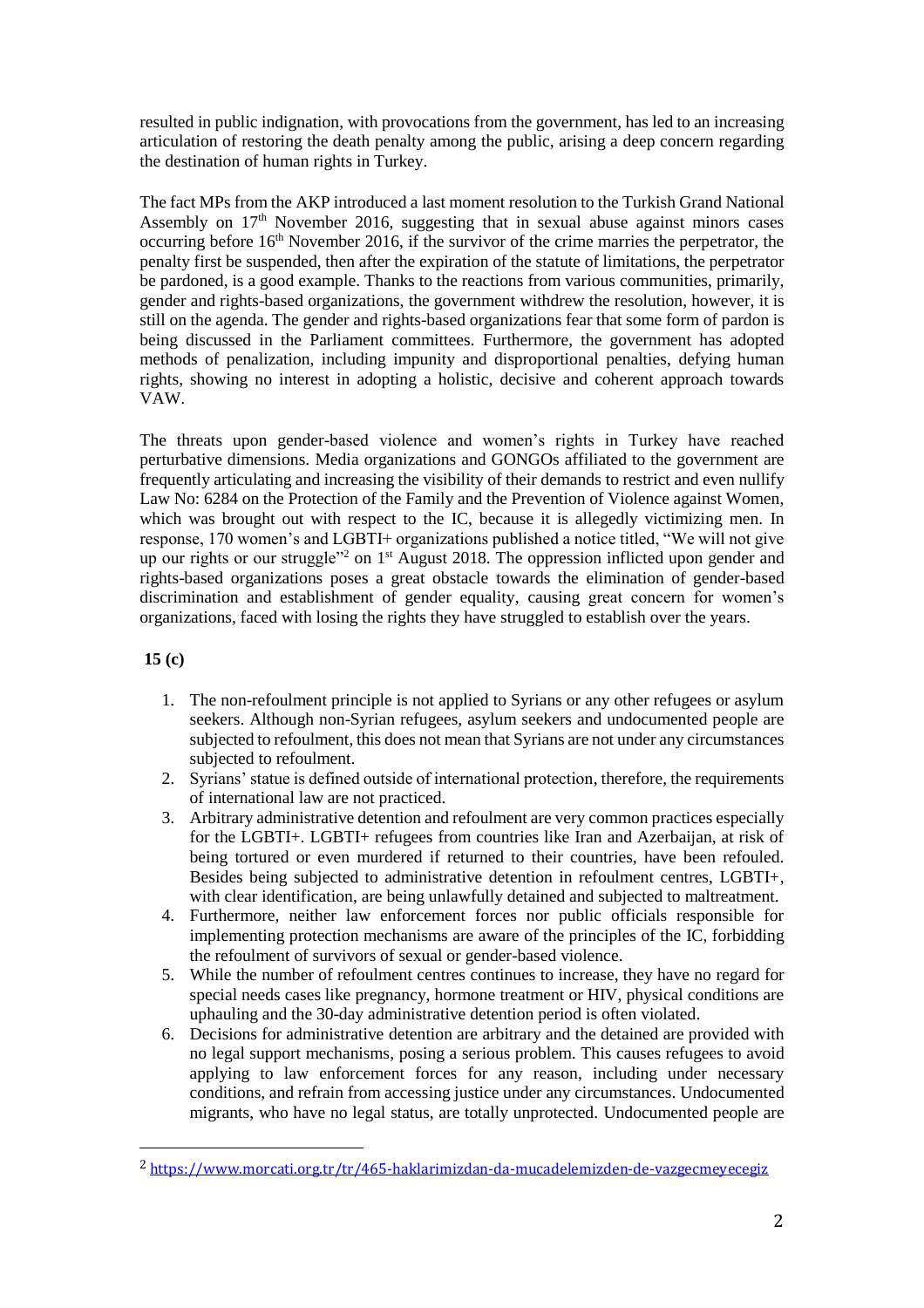so afraid of being deported, they even refrain from asking for support from organizations, providing support regarding refugee and migrant rights, moreover, they are rarely aware that they can receive support. Many cases of violence have been encountered in field work, however, women and LGBTI+, subjected to violence, refrain from taking action or filing complaints.

- 7. Meanwhile, Rape Crisis Centres or sexual violence counselling/solidarity centres, the State is obliged to establish according to the IC, do not exist. Thus, there is no support system available for survivors of sexual violence, including refugees and asylum seekers. Even when a survivor of sexual violence applies to law enforcement forces, public prosecutor's office or health centres, the frivolous, judgemental, discriminative and accusatory attitudes, in these institutions, present obstacles towards their applying for legal support. Meanwhile, in the judgement phase, the perpetrators are often left unpunished, which in turn encourages sexual crimes, thus posing a disadvantage for refugees and asylum seekers.
- 8. Seven years after the migration, there are still Syrian women and children who have no identification, especially those in larger cities like Istanbul, Izmir and Bursa. Thus, limiting women's access to services. Usually, the adult male in the family has identification and women cannot even wonder the streets of the city, without the presences of the man.
- 9. Satellite towns also adds to the problems. Refugees and asylum seekers, sent to satellite towns without and directions or support mechanisms, are forced to live under greater risk of discrimination and sexist approaches. LGBTI+ are especially relocated in smaller cities, which lack protection mechanisms, thus increasing risk of violence. In smaller more conservative towns, they are forced to hide their gender identities and sexual orientations.
- 10. Although the relocation periods for camps should be 6 months at the latest, according to international standards, based on the 2018 figures, 210 thousand Syrians have been living in the camps since 2011. The camps are still not open to observation by independent NGOs. Women and children in camps are under risk of early marriages, human trafficking and commercial sexual exploitation. Furthermore, sexual and genderbased violence, they had experienced during the time between their displacement and relocation in camps, has not been recorded, there are no psychological or legal support systems available to them and they have not been given any information regarding access to justice.
- 11. One of the most important barriers in front of women and LGBTI+ subjected to violence, when they apply for support, is the lack of interpretation services. In a few cities and institutions there are fulltime Arabic interpreters, but there none in other languages. Specialized psychologists and social service expert support only exists in a few cities and institutions.
- 12. "The Working Group on Gender-Based Violence", mentioned by the State, has only existed for the last 2 years, whereas, the bulk migration took place 7 years ago. However, this coordination effort does not include the measures necessary to effectively prevent violence or the survivor from going back to the violence cycle. Especially in the first 5-6 years of the crisis, gender-based violence has been totally ignored and placed at the very bottom of the hierarchy of needs. Lack of gender equality content has been observed in training programs provided for those working in the area.
- 13. Because both the camps and public institutions are closed to NGO monitoring and methods and outputs of projects implemented are not shared with the public, it is impossible to monitor results.
- 14. Support provided to refugee women under temporary protection in case of violence within the scope of Law No: 6284 is limited by the following:
	- Shelter request coming from Syrian women are automatically assumed to be for housing and are subjected to investigation. Woman are forced to prove the violence. Women who ask for shelters are directed to camps.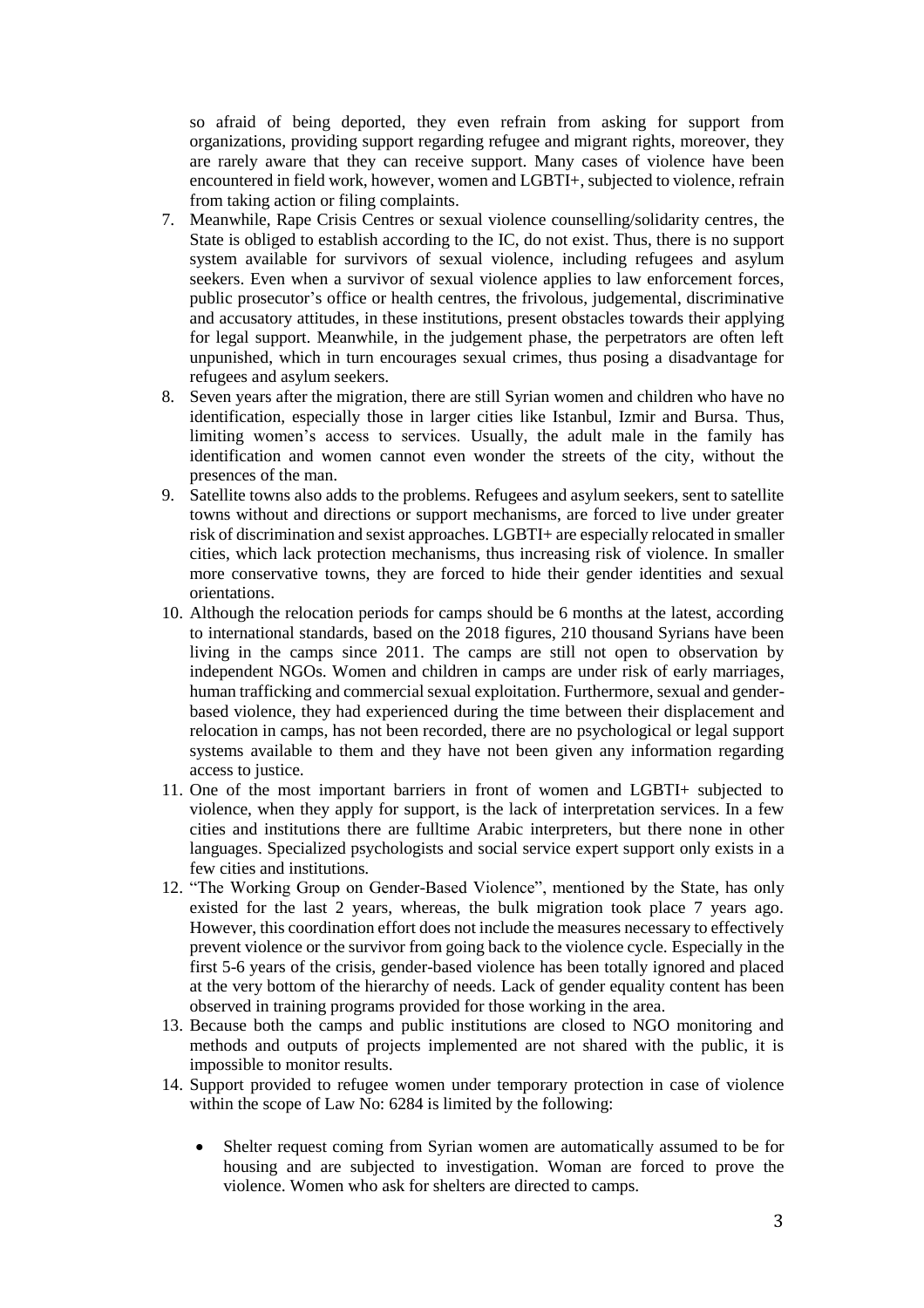- Admission of non-Syrian women refugees and asylum seekers into women's shelters is even harder.
- LGBTI+ are not able to benefit from the Violence Prevention and Monitoring Centres (VPMC) or shelters. None of these groups can benefit from support mechanisms of Law No: 6284, either due to discriminating attitudes or lack of implementations and mechanisms.
- 15. There are no support systems to promote employment of individuals subjected to or under the risk of violence. As a result, women and children are being abused as cheap workers with no security. Meanwhile, LGBTI+ cannot even work in insecure jobs.

# **33 (b)**

- 1. Although various types of VAW are penalized under various crime types in the Turkish Penal Code (TPC), there is no specific article defining domestic violence as a crime and thus, no specific penalty. Another implementation, becoming a norm, is the perception of law enforcement forces seeing violence as "a matter that can be solved within the family" and seen as "small crimes", consequently, the file is handed over to the conciliation department, before any prosecution, so that the parties concerned can "make-up", regardless of whether or not they are cases of "VAW". Consequently, domestic violence and all types of gender-based violence inflicted on women and children must be defined as crimes in the TPC, appropriate penalties must be determined, and they must be completely exempt from conciliation. The TPC must become gender-based violence sensitive.
- 2. According to the TPC, when physical violence and sexual assault is inflicted upon partners without official marriages, de facto partners or ex/old spouses/partners, aggravating circumstances are not considered, and the penalty is based on the basic crime. Partnerships other than official marriages must be included in the definition of the relevant article of the Law.
- 3. Very few women subjected to violence report the violence to judicial authorities. In those cases that are reported, very few women follow through to the end of the prosecution; furthermore, very few perpetrators are punished, as a result of prosecution and any punishment given is far from being dissuasive. Moreover, any penalty that is given is usually delayed or suspended. In rare cases, where imprisonment is ruled, implementations such as, parole, pardon or amendments to the enforcement decrees lead to reinforcement of impunity. As a result, in all cases of VAW and discrimination, the perpetrator must be exempt of decisions suspending penalty and/or converting imprisonment to fines by law.

## **33 (c)**

- 1. Problems are experienced in relation to monitoring of protection orders and implementation of sanctions, when orders are violated due to relevant legislation and implementations, and incapacity of responsible institutions. Existing mechanisms are insufficient in monitoring protection orders and their violations and primary responsibility is left to the woman subjected to violence. Due to lack of human resources, regularly supporting women benefitting from protection orders, in social service institutions and law enforcement forces, it is also impossible to effectively monitor protective orders. Law enforcement forces do not exercise due diligence regarding cases of psychological violence, stalking or physical violence that are less obvious and consequently, do not take action. Some cases of violence have only been acted upon with the intervention of women's organizations.
- 2. Protection orders are issued immediately, when requested, however, important problems are experienced in issuing and serving orders to perpetrators. There have been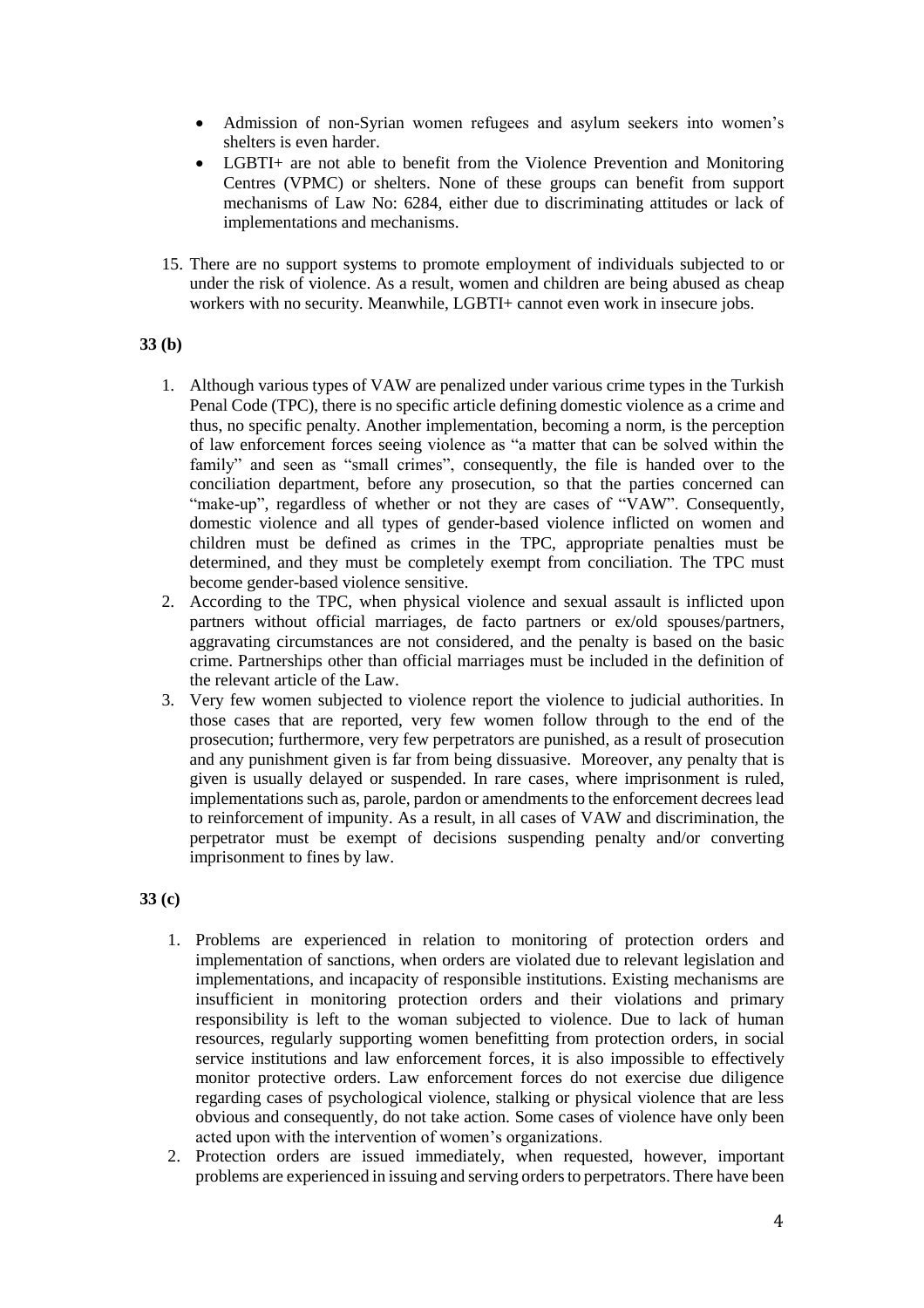cases, where the protective order was ruled immediately, due to urgency of the case, however, it took10 days for the order to be issued and over 15 days to reach the perpetrator. Sometimes, by the time the protective order reaches the perpetrator, the duration of the order is nearly over.

- 3. The duration between ruling of the protective order and its implementation, is a serious problem for women. Because the perpetrator has not received the protective order he continues to inflict violence and violate the order while the women cannot report the violation because the order has not been served, yet. Furthermore, many women, who continue to be subjected to violence – increasingly in some cases – are not pre-informed as to what they should do in case of a violation. As a result, they lose faith in the effectiveness of protective orders and refrain from reporting violence again. Very few women, supported by women's organizations or lawyers, are able to monitor the process and take the steps necessary for effective implementation of orders and go through the tedious procedures of reporting any violations.
- 4. According to Law No: 6284, in case of violation of protective orders, the perpetrator is given 3-10 days of coercive imprisonment. With every recurrence of the violation, the duration of coercive imprisonment is increased. In practice, violations must be reported to the court that issued the protective order together with evidence of violation or to law enforcement forces at the instance of the violation. However, there are cases where law enforcement forces do not take action regardless of a reported violation. In some cases, law enforcement forces, consciously but inconspicuously, discourage women from filing a complaint about violence: they make women wait in the station for hours or instead of starting official procedures, go into dialogue with the women, telling them that legal action is futile and tiresome in these cases, so it would be in their best interest not to file a complaint. After reporting several violations of the protective orders, many women give up trying because they see that the process is dysfunctional.
- 5. In cases where violation is reported to the court or prosecutor's office, a trial date is given – usually for 2-3 months after the violation occurs. During the trial, the judge listens to both sides to determine whether or not the perpetrator is aware of the protective order and whether or not a violation has occurred, in order to rule for coercive imprisonment. Unfortunately, this implementation brings the perpetrator and the survivor of violence face to face, in spite of the protective order. Coercive imprisonment penalties, issued very rarely, a few months after the violation, seriously decreases any form of dissuasiveness and effectiveness of the penalty.
- 6. No mechanism exsists for monitoring and evaluating the actions of law enforcement forces or judicial personnel, in order to hold them accountable for their irresponsible actions regarding violations. Women subjected to violence, themselves, must determine malpractices and report them. If a written report is not filed, their complaints are not even recorded. Even in rare cases, which are investigated, personnel will only be held accountable if the woman has suffered serious injuries. With the current mechanisms, the malpractices of law enforcement forces and judicial personnel are only monitored and evaluated in cases, where a complaint report is filed, after a woman has lost her life as a result of male violence.
- 7. The fact that gender equality must be established in order to end VAW has been endogenized by neither law makers nor law implementors and nothing is being done to ensure its endogenizing. Consequently, law enforcement forces and judicial personnel, delinquent in carrying out their lawful duties, and authorities, to whom complaints are made, continue to show the same attitude and delinquency because they have not embraced the international conventions or the law.
- 8. No research has been conducted on protection and prevention orders, technical monitoring systems like KADES, to measure or evaluate practices of departments responsible for implementation and monitoring of these systems or to determine and solve problems encountered during implementation, since the Law was adopted. Even if any such research has been conducted, it has not been shared with the public.